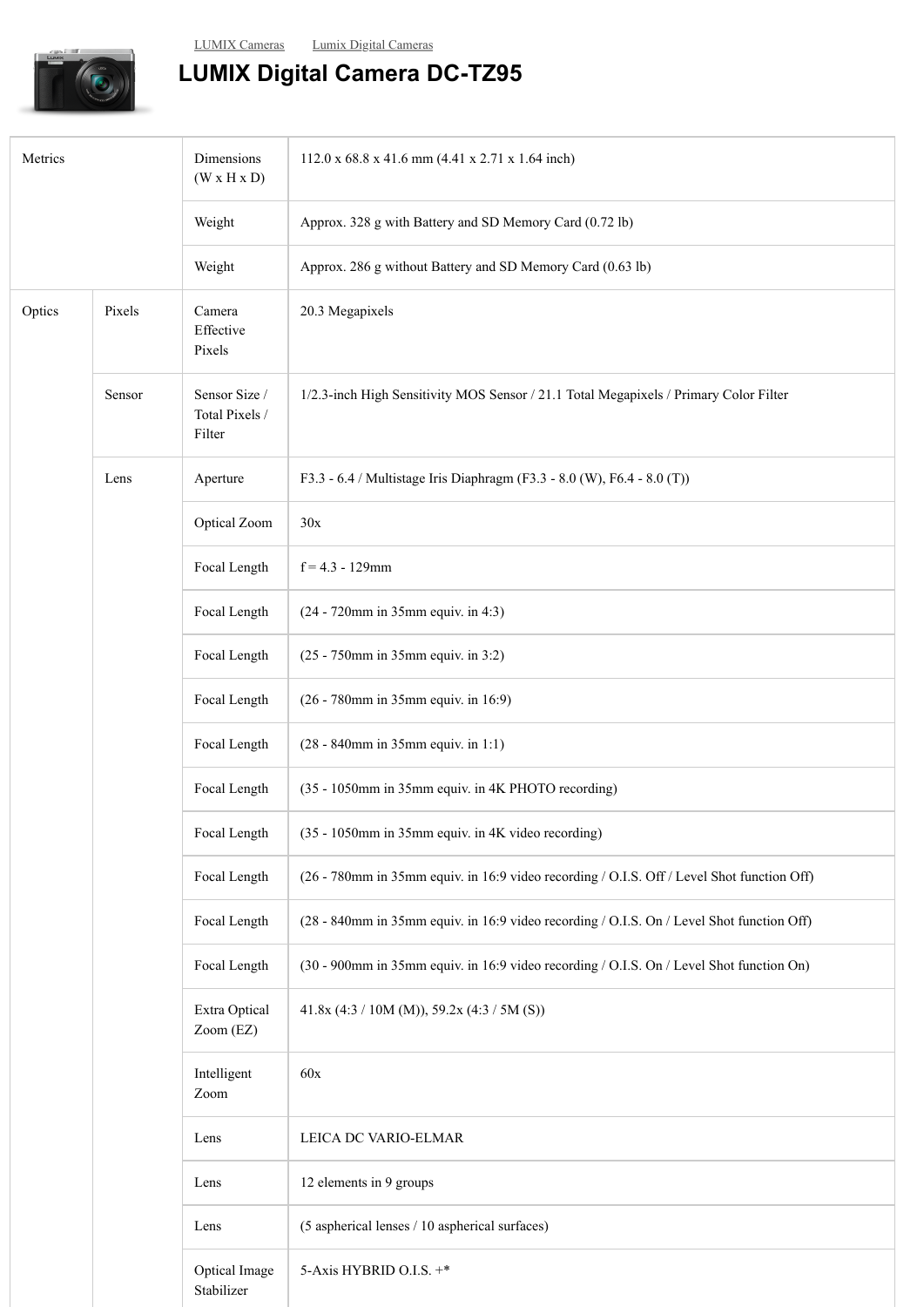|           |                    | Optical Image<br>Stabilizer          | *5-Axis compensation works in video recording except for 4K video or high-speed video recording.                                                                                                                                                           |
|-----------|--------------------|--------------------------------------|------------------------------------------------------------------------------------------------------------------------------------------------------------------------------------------------------------------------------------------------------------|
|           |                    | Digital Zoom                         | Max. 4x (When Digital Zoom is used simultaneously with Intelligent Zoom, you can only increase the<br>zoom ratio up to 2x.)                                                                                                                                |
|           | Focus              | Focusing<br>Area                     | Normal: Wide 50 cm - infinity / Tele 200 cm - infinity                                                                                                                                                                                                     |
|           |                    | Focusing<br>Area                     | AF Macro / MF / Intelligent Auto / Motion Picture: Wide 3 cm - infinity / Tele 200 cm - infinity                                                                                                                                                           |
|           |                    | AF Assist<br>Lamp                    | Yes $(On / Off)$                                                                                                                                                                                                                                           |
|           |                    | Focus                                | AF / AF Macro / Macro Zoom * Each available with AFS (Single) / AFF (Flexible) / AFC<br>(Continuous)                                                                                                                                                       |
|           |                    | Focus                                | Quick AF, Continuous AF (during motion picture recording), Touch AF/AE Function, Touch Shutter,<br>Eye Sensor AF, Touch Pad AF, MF Assist, Touch MF Assist, AF+MF, Focus Peaking, One Shot AF<br>(Set the Fn button in custom menu to AF-ON), Low Light AF |
|           |                    | Post Focus                           | Yes                                                                                                                                                                                                                                                        |
|           |                    | Focus<br>Stacking                    | Yes                                                                                                                                                                                                                                                        |
|           | Shutter            | Shutter Speed<br>[Still Image]       | Still Image:                                                                                                                                                                                                                                               |
|           |                    | Shutter Speed<br>[Still Image]       | Approx. 4 - 1/2,000 sec (Mechanical Shutter)                                                                                                                                                                                                               |
|           |                    | Shutter Speed<br>[Still Image]       | Approx. 1 - 1/16,000 sec (Electronic Shutter)                                                                                                                                                                                                              |
|           |                    | Shutter Speed<br>[Still Image]       | Artistic Nightscape (Approx. 30 sec)                                                                                                                                                                                                                       |
|           |                    | Shutter Speed<br>[Motion<br>Picture] | Motion Picture:                                                                                                                                                                                                                                            |
|           |                    | Shutter Speed<br>[Motion<br>Picture] | Approx. 1/25 - 1/16,000 sec                                                                                                                                                                                                                                |
|           |                    | Shutter Speed<br>[Motion<br>Picture] | Approx. 1/2 - 1/16,000 sec (Creative Video M Mode / MF Mode)                                                                                                                                                                                               |
| Recording | File               | File Format                          | Still Image: JPEG (DCF/Exif2.31), RAW                                                                                                                                                                                                                      |
|           |                    | File Format                          | 4К РНОТО: МР4                                                                                                                                                                                                                                              |
|           |                    | File Format                          | Motion Picture: AVCHD Progressive, AVCHD (Audio format: Dolby Audio 2ch), MP4 (Audio format:<br>AAC 2ch)                                                                                                                                                   |
|           | Recording<br>Modes | Recording<br>Mode                    | Intelligent Auto, P, A, S, M, Creative Video, C (Custom), Panorama Shot, Scene Guide, Creative<br>Control                                                                                                                                                  |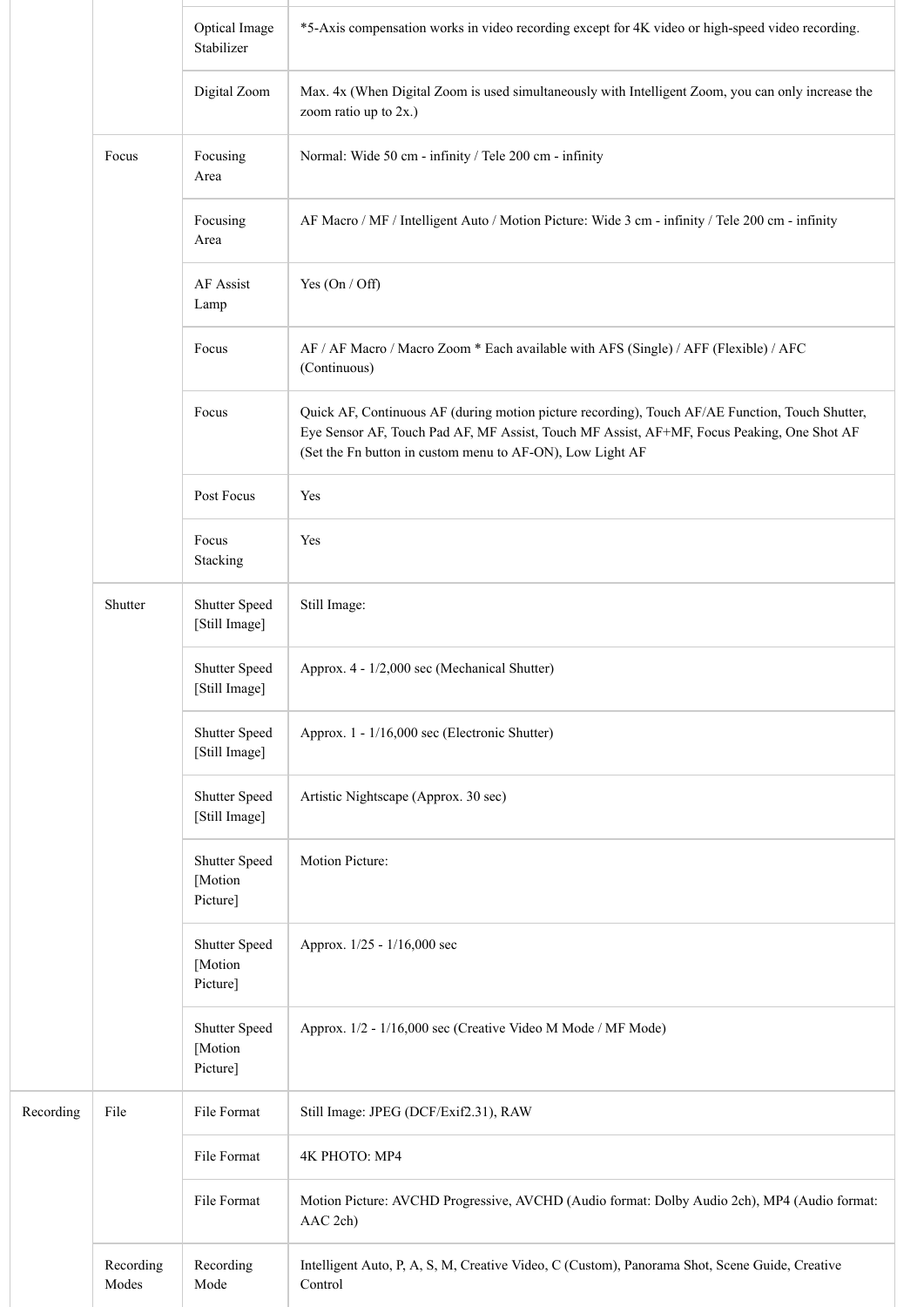|                     | Filter                                        | Expressive / Retro / Old Days / High Key / Low Key / Sepia / Monochrome / Dynamic Monochrome /<br>Rough Monochrome* / Silky Monochrome* / Impressive Art / High Dynamic / Cross Process / Toy<br>Effect / Toy Pop / Bleach Bypass / Miniature Effect / Soft Focus* / Fantasy / Star Filter* / One Point<br>Color / Sunshine* (22 filters) *For photos only.                                                                                                                                         |
|---------------------|-----------------------------------------------|-----------------------------------------------------------------------------------------------------------------------------------------------------------------------------------------------------------------------------------------------------------------------------------------------------------------------------------------------------------------------------------------------------------------------------------------------------------------------------------------------------|
|                     | Scene Guide                                   | Clear Portrait, Silky Skin, Backlit Softness, Clear in Backlight, Relaxing Tone, Sweet Child's Face,<br>Distinct Scenery, Bright Blue Sky, Romantic Sunset Glow, Vivid Sunset Glow, Glistening Water*,<br>Clear Nightscape, Cool Night Sky, Warm Glowing Nightscape, Artistic Nightscape, Glittering<br>Illuminations*, Handheld Night Shot, Clear Night Portrait, Soft Image of a Flower*, Appetizing Food,<br>Cute Dessert, Freeze Animal Motion, Clear Sports Shot, Monochrome *For photos only. |
|                     | Burst<br>Shooting<br>Mode<br>(Approx.)        | [AFS] H: 10 frames/sec, M: 5 frames/sec (with Live View), L: 2 frames/sec (with Live View)                                                                                                                                                                                                                                                                                                                                                                                                          |
|                     | <b>Burst</b><br>Shooting<br>Mode<br>(Approx.) | [AFC] H: 5 frames/sec (with Live View), M: 5 frames/sec (with Live View), L: 2 frames/sec (with Live<br>View)                                                                                                                                                                                                                                                                                                                                                                                       |
|                     | 4K Photo<br>Mode $(*2)$                       | 4K Burst: 30 frames/sec, max. 15 min                                                                                                                                                                                                                                                                                                                                                                                                                                                                |
|                     | 4K Photo<br>Mode $(*2)$                       | 4K Burst (S/S): 30 frames/sec, max. 15 min                                                                                                                                                                                                                                                                                                                                                                                                                                                          |
|                     | 4K Photo<br>Mode $(*2)$                       | 4K Pre-Burst: 30 frames/sec, approx. 2 sec                                                                                                                                                                                                                                                                                                                                                                                                                                                          |
|                     | 4K Photo<br>Mode $(*2)$                       | Exif Information: Yes (Each JPEG image cropped out of the 4K burst file complies with EXIF.)                                                                                                                                                                                                                                                                                                                                                                                                        |
|                     | 4K Photo<br>Mode $(*2)$                       | Auto Marking Function: Auto / Face Priority / Motion Priority (in 4K Burst mode and 4K Burst (S/S)<br>mode)                                                                                                                                                                                                                                                                                                                                                                                         |
| Motion<br>Picture   | MP4                                           | [4K]3840x2160 4K/30p: 100Mbps                                                                                                                                                                                                                                                                                                                                                                                                                                                                       |
| Recording<br>$(*2)$ | MP4                                           | [4K]3840x2160 4K/25p: 100Mbps                                                                                                                                                                                                                                                                                                                                                                                                                                                                       |
|                     | MP4                                           | [FHD]1920x1080 FHD/60p: 28Mbps                                                                                                                                                                                                                                                                                                                                                                                                                                                                      |
|                     | MP4                                           | [FHD]1920x1080 FHD/50p: 28Mbps                                                                                                                                                                                                                                                                                                                                                                                                                                                                      |
|                     | MP4                                           | [FHD]1920x1080 FHD/30p: 20Mbps                                                                                                                                                                                                                                                                                                                                                                                                                                                                      |
|                     | MP4                                           | [FHD]1920x1080 FHD/25p: 20Mbps                                                                                                                                                                                                                                                                                                                                                                                                                                                                      |
|                     | MP4                                           | [HD]1280x720 HD/30p: 10Mbps                                                                                                                                                                                                                                                                                                                                                                                                                                                                         |
|                     | MP4                                           | [HD]1280x720 HD/25p: 10Mbps                                                                                                                                                                                                                                                                                                                                                                                                                                                                         |
|                     | <b>AVCHD</b>                                  | [FHD]1920x1080 FHD/50p: 28Mbps, 50p recording                                                                                                                                                                                                                                                                                                                                                                                                                                                       |
|                     | <b>AVCHD</b>                                  | [FHD]1920x1080 FHD/50i: 17Mbps, 50i recording                                                                                                                                                                                                                                                                                                                                                                                                                                                       |
|                     | <b>AVCHD</b>                                  | [FHD]1920x1080 FHD/25p: 24Mbps, 50i recording (sensor output is 25fps)                                                                                                                                                                                                                                                                                                                                                                                                                              |
|                     | High Speed<br>$Video(*2)$                     | [HD]1280x720 HD/30p (Sensor Output is 120fps)                                                                                                                                                                                                                                                                                                                                                                                                                                                       |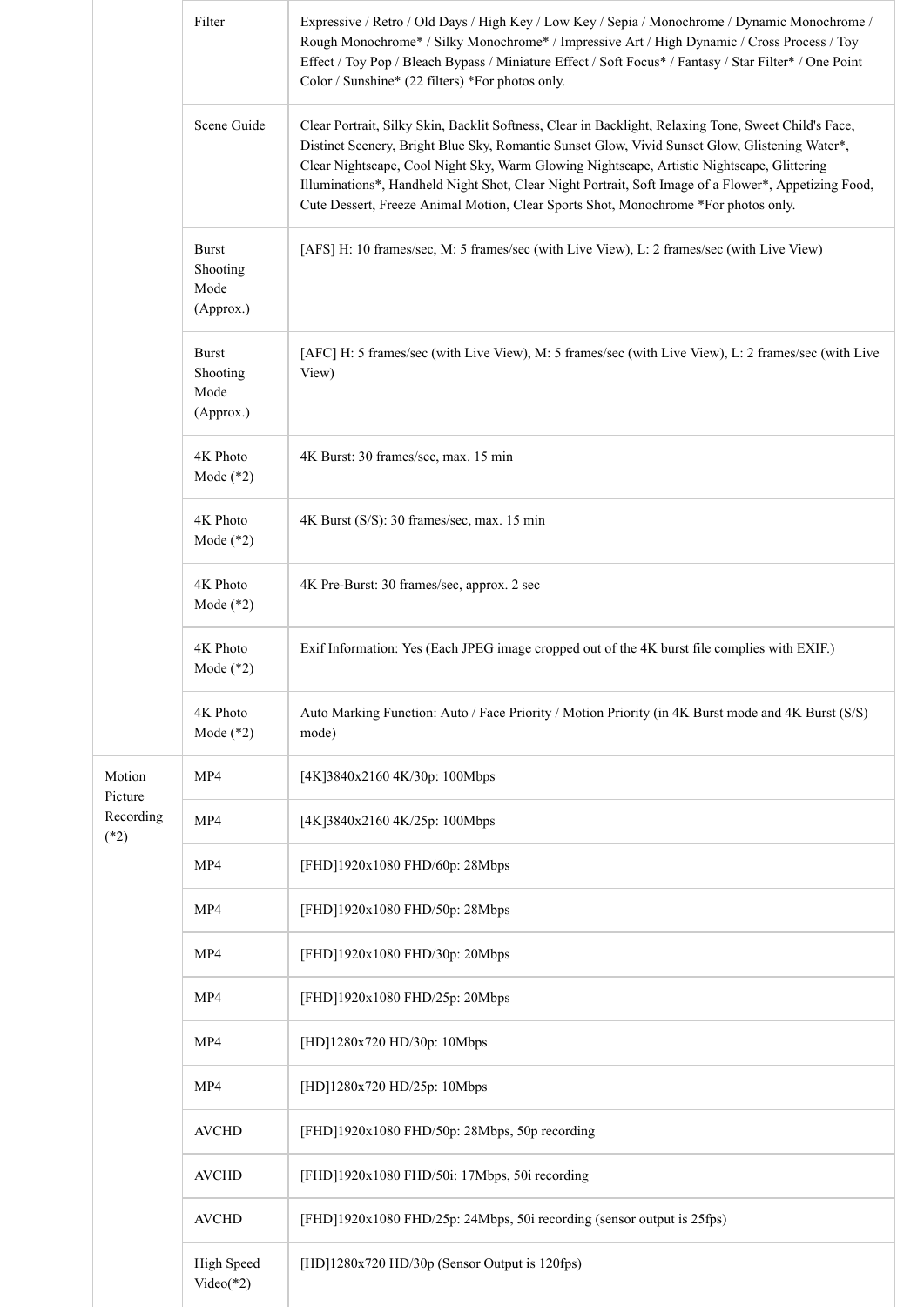|                          | MP4                              |                                                                                            |
|--------------------------|----------------------------------|--------------------------------------------------------------------------------------------|
|                          | High Speed<br>$Video(*2)$<br>MP4 | [HD]1280x720 HD/25p (Sensor Output is 100fps)                                              |
|                          | High Speed<br>$Video(*2)$<br>MP4 | [VGA]640x480 VGA/30p (Sensor Output is 240fps)                                             |
|                          | High Speed<br>$Video(*2)$<br>MP4 | [VGA]640x480 VGA/25p (Sensor Output is 200fps)                                             |
| Continuous<br>Recordable | MP4                              | 4K/30p, 4K/25p: Approx. 90 min (rear monitor), 80 min (LVF)                                |
| Time<br>(Motion          | MP4                              | FHD/60p, FHD/50p: Approx. 100 min (rear monitor), 90 min (LVF)                             |
| Pictures)<br>$(*2)$      | <b>AVCHD</b>                     | FHD/50p: Approx. 100 min (rear monitor), 90 min (LVF)                                      |
|                          | <b>AVCHD</b>                     | FHD/50i: Approx. 100 min (rear monitor), 100 min (LVF)                                     |
| Actual<br>recordable     | MP4                              | 4K/30p, 4K/25p: Approx. 45 min (rear monitor), 40 min (LVF)                                |
| Time<br>(Motion          | MP4                              | FHD/60p, FHD/50p: Approx. 50 min (rear monitor), 45 min (LVF)                              |
| Pictures)<br>$(*2)$      | <b>AVCHD</b>                     | FHD/50p: Approx. 50 min (rear monitor), 45 min (LVF)                                       |
|                          | <b>AVCHD</b>                     | FHD/50i: Approx. 50 min (rear monitor), 50 min (LVF)                                       |
| Exposure<br>Parameters   | Exposure                         | Program AE, Aperture Priority AE, Shutter Priority AE, Manual                              |
|                          | Exposure<br>Compensation         | 1/3 EV step, +/-5 EV (+/-3 EV for motion picture / 4K PHOTO)                               |
|                          | Light<br>Metering                | Intelligent Multiple / Center Weighted / Spot                                              |
|                          | <b>ISO</b><br>Sensitivity        | Still Image: Auto / i.ISO / 80 / 100 / 200 / 400 / 800 / 1600 / 3200 / 6400 (Extended ISO) |
|                          | <b>ISO</b><br>Sensitivity        | Motion Picture: Auto / 80 / 100 / 200 / 400 / 800 / 1600 / 3200                            |
|                          | <b>ISO</b><br>Sensitivity        | (Changeable to 1/3 EV step)                                                                |
| Picture<br>Quality       | Still Picture<br>Recording       | 4:3 5184x3888 (20M) (L) / 3712x2784 (10M) (M) / 2624x1968 (5M) (S)                         |
|                          | Still Picture<br>Recording       | 3:2 5184x3456 (17M) (L) / 3712x2480 (9M) (M) / 2624x1752 (4.5M) (S)                        |
|                          | Still Picture<br>Recording       | 16:9 5184x2920 (14.5M) (L) / 3840x2160 (8M) (M) / 1920x1080 (2M) (S)                       |
|                          | Still Picture<br>Recording       | 1:1 3888x3888 (14.5M) (L) / 2784x2784 (7.5M) (M) / 1968x1968 (3.5M) (S)                    |
|                          | Image Quality                    | RAW / RAW+Fine / RAW+Standard / Fine / Standard                                            |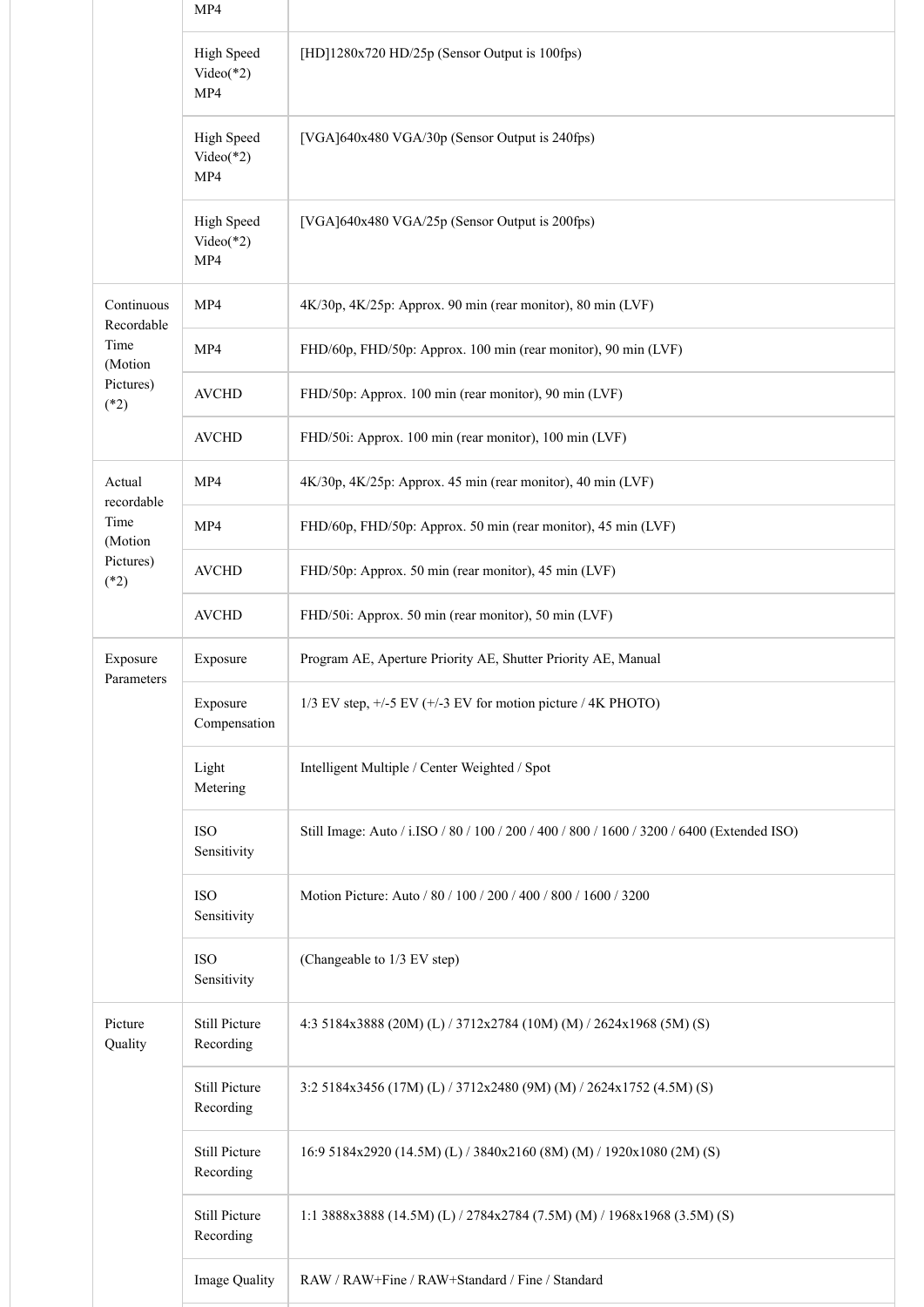|          |                | White<br>Balance                                         | AWB / AWBc / AWBw / Daylight / Cloudy / Shade / Incandescent / Flash / White Set 1, 2, 3, 4 / Color<br>Temperature Setting                                     |
|----------|----------------|----------------------------------------------------------|----------------------------------------------------------------------------------------------------------------------------------------------------------------|
|          |                | White<br>Balance                                         | (2-axis adjustable)                                                                                                                                            |
|          |                | Photo Style                                              | Standard, Vivid, Natural, Monochrome, Scenery, Portrait, Custom                                                                                                |
|          |                | Picture<br>Adjustment                                    | Contrast, Sharpness, Noise Reduction, Saturation*, Color Tone**, Filter Effect**                                                                               |
|          |                | Picture<br>Adjustment                                    | *Except for Monochrome mode. **For Monochrome mode only.                                                                                                       |
|          | <b>Bracket</b> | AE Bracket                                               | 3, 5, 7 images in 1/3, 2/3 or 1 EV step, Max. +/-3 EV                                                                                                          |
|          |                | White<br>Balance<br><b>Bracket</b>                       | 3 images in blue/amber axis or in magenta/green axis                                                                                                           |
|          | Other          | Digital Red<br>Eye<br>Correction<br>(Red-Eye<br>Removal) | Yes $(On / Off)$                                                                                                                                               |
|          |                | Wi-FI                                                    | IEEE 802.11b/g/n                                                                                                                                               |
|          |                | Wi-FI                                                    | 2412 MHz - 2462 MHz (1-11 ch)                                                                                                                                  |
|          |                | $Wi$ - $FI$                                              | WPA / WPA2                                                                                                                                                     |
|          |                | Wi-FI                                                    | Infrastructure Mode / WPS                                                                                                                                      |
|          |                | Bluetooth                                                | Bluetooth® v4.2 (Bluetooth Low Energy (BLE))                                                                                                                   |
|          |                | Self Timer                                               | $2 \sec / 10 \sec / 10 \sec (3$ images)                                                                                                                        |
|          | Self Shot      | Self Shot<br>Mode                                        | Yes (Single, Self timer: 1, 2, 3 or 4 images, 4K PHOTO, Panorama)                                                                                              |
|          |                | Shutter                                                  | Shutter Button, Touch, Face Shutter, Buddy Shutter                                                                                                             |
|          |                | Effect                                                   | Soft Skin: 10 levels, Filter Select: Expressive / Retro / High Key / Monochrome / Toy Effect,<br>Background Control: Defocus / Clear, Slimming Mode: 10 levels |
| Playback | Display        | Playback<br>Mode                                         | All, Picture Only, Video Only, Slideshow (All / Picture Only / Video Only, duration & effect is<br>selectable), Calendar                                       |
|          |                | Thumbnails /<br>Zoomed<br>Playback                       | 12,30-thumbnails / Yes                                                                                                                                         |
|          |                | Rating /<br>Rotate Image<br>/ $Protext$                  | Yes / Yes / Yes                                                                                                                                                |
|          |                | Show<br>Histogram/                                       | Yes / Yes                                                                                                                                                      |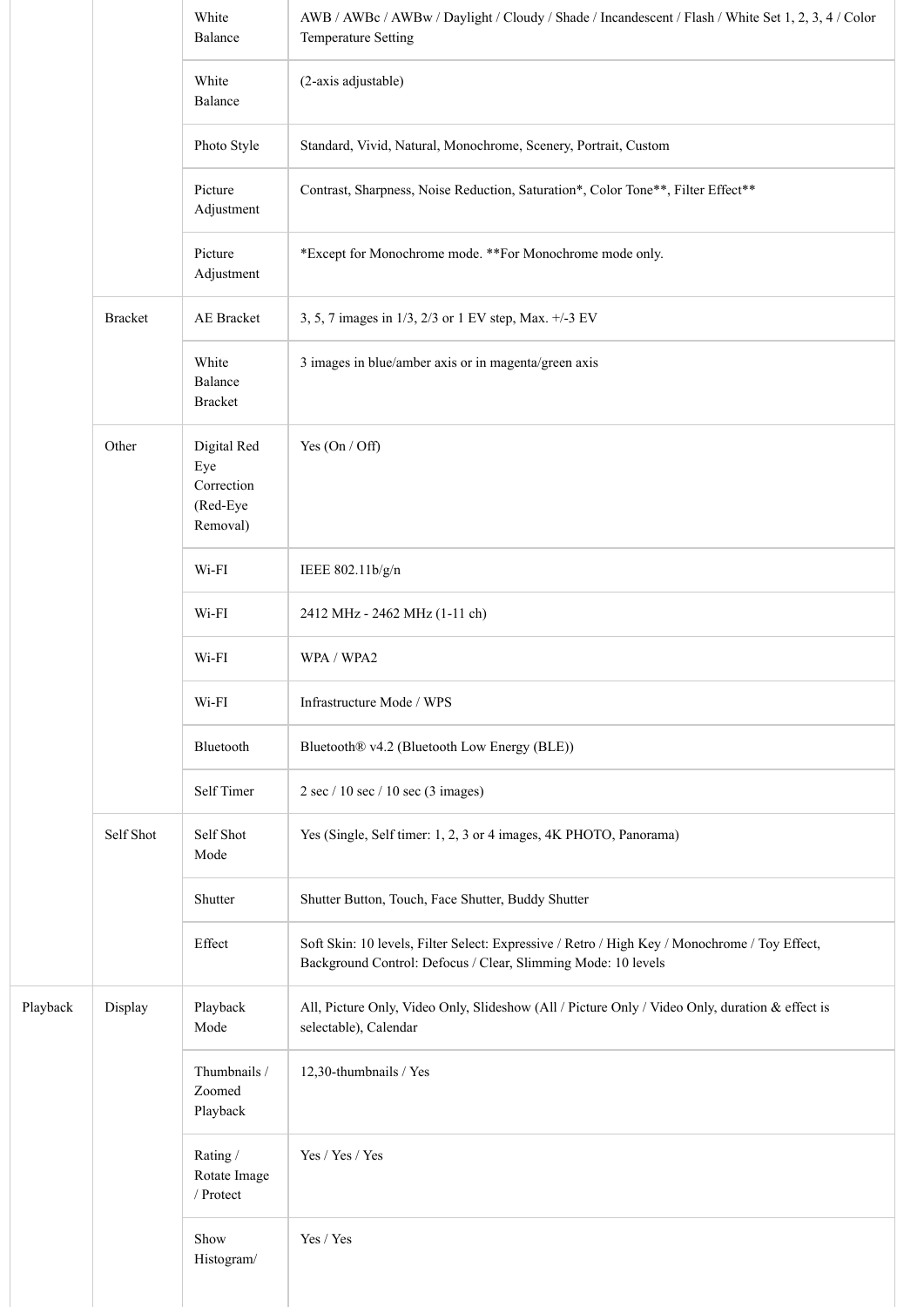|        |           | Show<br>Highlights                                            |                                                                                                                                                         |
|--------|-----------|---------------------------------------------------------------|---------------------------------------------------------------------------------------------------------------------------------------------------------|
|        | Edit      | Retouch                                                       | Clear Retouch, Beauty Retouch                                                                                                                           |
|        |           | Image<br>Composition                                          | Light Composition, Sequence Composition                                                                                                                 |
|        |           | Creating a<br>Motion<br>Picture from<br><b>Still Pictures</b> | Time Lapse Video, Stop Motion Video                                                                                                                     |
|        |           | <b>RAW</b><br>Processing                                      | Yes                                                                                                                                                     |
|        |           | Resize/<br>Cropping                                           | Yes / Yes                                                                                                                                               |
|        |           | Title Edit /<br>Text Stamp                                    | Yes / Yes                                                                                                                                               |
|        |           | Video Divide                                                  | Yes                                                                                                                                                     |
| Setup  |           | <b>OSD</b><br>language                                        | Japanese, English, German, French, Italian, Spanish, Chinese (Traditional), Chinese (Simplified)                                                        |
| Others | Finder    | Viewfinder                                                    | 0.21" LVF (Live View Finder) (2,330k dots equiv.), Field of View: Approx. 100%                                                                          |
|        |           | Viewfinder                                                    | Magnification: Approx.0.53x (35 mm camera equivalent)                                                                                                   |
|        | Monitor   | <b>LCD</b> Monitor                                            | 3.0" (7.5cm) TFT Screen LCD Display (1040k dots), Tiltable monitor                                                                                      |
|        |           | <b>LCD</b> Monitor                                            | Static Touch Control                                                                                                                                    |
|        |           | <b>LCD</b> Monitor                                            | Field of View: Approx. 100%, AF Coating                                                                                                                 |
|        | Flash     | Built-in-<br>Flash                                            | Auto*, Auto/Red-eye Reduction*, Forced On, Forced On/Red-eye Reduction, Slow Sync., Slow<br>Sync./Red-eye Reduction, Forced Off *For iA, iA+ mode only. |
|        |           | Built-in-<br>Flash                                            | 0.6 - 5.6m (Wide / ISO Auto), 2.0 - 2.9m (Tele / ISO Auto)                                                                                              |
|        | Media     | Recording<br>Media                                            | SD Memory Card, SDHC Memory Card, SDXC Memory Card                                                                                                      |
|        |           | Recording<br>Media                                            | (Compatible with UHS-I UHS Speed Class 3 standard SDHC / SDXC Memory Cards)                                                                             |
|        | Audio     | Microphone /<br>Speaker                                       | Stereo / Mono                                                                                                                                           |
|        | Interface | Interface                                                     | microHDMI typeD (*3), USB2.0 Micro-B                                                                                                                    |
|        | Power     | Power                                                         | Li-ion Battery Pack (7.2V, 1025mAh, 7.4 Wh) (Included)                                                                                                  |
|        |           | Power                                                         | USB power charging                                                                                                                                      |
|        |           | <b>Battery</b> life<br>(Approx.)                              | Approx. 380 images (rear monitor), 250 images (LVF), 340 images (LVF eco30fps setting) (*1)                                                             |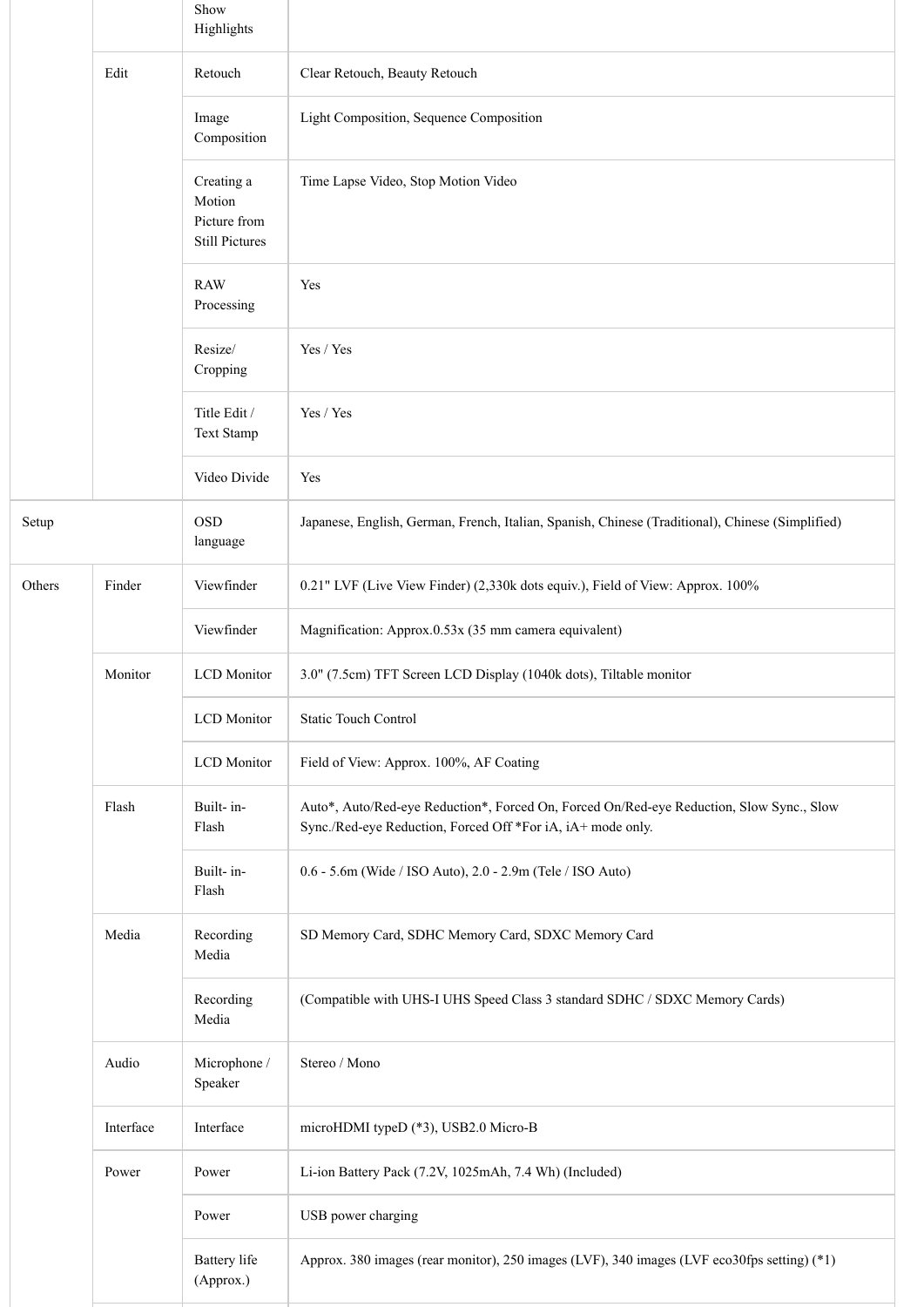|             | Standard<br>Package | Included<br>Software    | • The software to edit and playback images on computer is not bundled with this camera. To do this,<br>PHOTOfunSTUDIO is available for download at Panasonic website using computer connected to the<br>Internet.                     |
|-------------|---------------------|-------------------------|---------------------------------------------------------------------------------------------------------------------------------------------------------------------------------------------------------------------------------------|
|             |                     | Included<br>Software    | http://panasonic.jp/support/global/cs/soft/download/d pfs10ae.html (For Windows)                                                                                                                                                      |
|             |                     | Included<br>Software    | • The software to process RAW file on computer is not bundled with this camera. To do this,<br>SILKYPIX Developer Studio is available for download at Ichikawa Soft Laboratory's website using<br>computer connected to the Internet. |
|             |                     | Included<br>Software    | http://www.isl.co.jp/SILKYPIX/english/p/ (For Windows / Mac)                                                                                                                                                                          |
|             |                     | Standard<br>Accessories | Battery Pack, AC Adaptor, USB Cable, Hand Strap                                                                                                                                                                                       |
|             |                     | Standard<br>Accessories | · Operating Instructions for advanced features is available for downloaded at Panasonic LUMIX<br>Customer Support Site using PC, smartphone or tablet connected to the Internet.                                                      |
| <b>NOTE</b> |                     |                         | *1 Recording conditions by CIPA standard                                                                                                                                                                                              |
| <b>NOTE</b> |                     |                         | - Temperature: 23 oC (73.4 oF) / Humidity: 50%RH when monitor is on.                                                                                                                                                                  |
| <b>NOTE</b> |                     |                         | - Using a Panasonic SDHC Memory Card                                                                                                                                                                                                  |
| <b>NOTE</b> |                     |                         | - Using the supplied battery.                                                                                                                                                                                                         |
| <b>NOTE</b> |                     |                         | - Starting recording 30 seconds after the camera is turned on. (When the optical image stabilizer<br>function is set to [ON].)                                                                                                        |
| <b>NOTE</b> |                     |                         | - Recording once every 30 seconds with full flash every second recording.                                                                                                                                                             |
| <b>NOTE</b> |                     |                         | - Rotating the zoom lever from Tele to Wide or vice versa in every recording.                                                                                                                                                         |
| <b>NOTE</b> |                     |                         | - The number of recordable pictures varies depending on the recording interval time.                                                                                                                                                  |
| <b>NOTE</b> |                     |                         | - If the recording interval time becomes longer, the number of recordable pictures decreases.                                                                                                                                         |
| <b>NOTE</b> |                     |                         | - CIPA is an abbreviation of [Camera & Imaging Products Association].                                                                                                                                                                 |
| <b>NOTE</b> |                     |                         | $*2$                                                                                                                                                                                                                                  |
| <b>NOTE</b> |                     |                         | - Use a card with SD Speed Class with ""Class 4"" or higher when recording motion pictures.                                                                                                                                           |
| <b>NOTE</b> |                     |                         | - Use a card with SD Speed Class with ""UHS-I Speed Class 3 (U3)"" when recording motion pictures<br>with [MP4] in [4K] or [4K PHOTO].                                                                                                |
| <b>NOTE</b> |                     |                         | (SD speed class is the speed standard regarding continuous writing.)                                                                                                                                                                  |
| <b>NOTE</b> |                     |                         | - Recording stops when the continuous recording time exceeds 29 minutes and 59 seconds with<br>[AVCHD].                                                                                                                               |
| <b>NOTE</b> |                     |                         | - Recording stops when the continuous recording time exceeds 15 minutes with [MP4] in [4K].                                                                                                                                           |
| <b>NOTE</b> |                     |                         | - When using an SDHC memory card: You can continue recording without interruption even if the file<br>size exceeds 4 GB, but the motion picture file will be divided and recorded/played back separately.                             |
| <b>NOTE</b> |                     |                         | - When using an SDXC memory card: You can record a motion picture in a single file.                                                                                                                                                   |